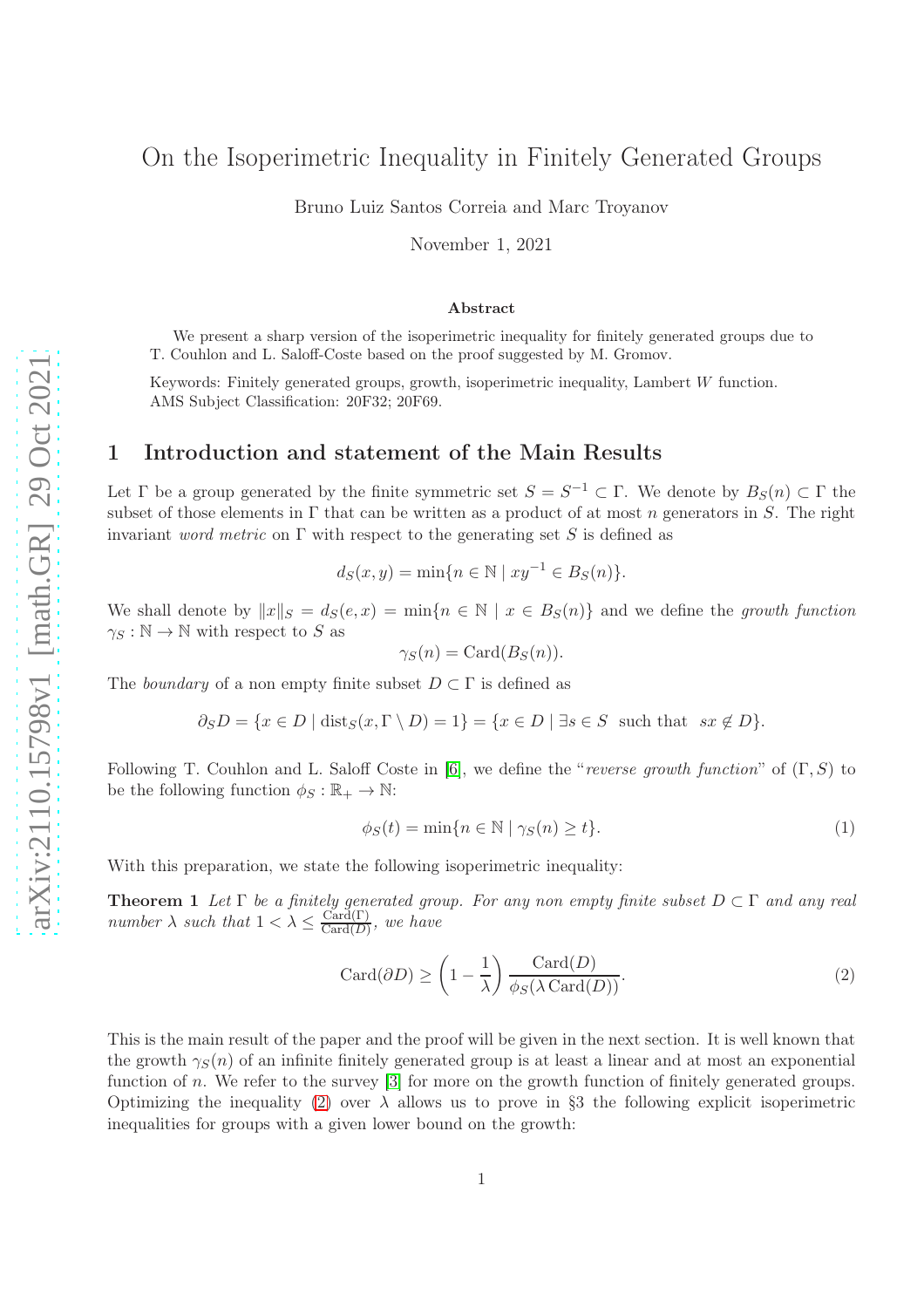Corollary 2 Let  $\Gamma$  be an infinite finitely generated group with growth function  $\gamma_S$ . (I) If  $\gamma_S(n-1) \geq C n^d$  for some constants  $C > 0$  and  $d \geq 1$  and any integer  $n \geq 1$ . Then

<span id="page-1-2"></span>
$$
\operatorname{Card}(\partial D) \ge \frac{C^{\frac{1}{d}}d}{(d+1)^{\frac{d+1}{d}}} \operatorname{Card}(D)^{\frac{d-1}{d}} \tag{3}
$$

for any finite subset  $D \subset \Gamma$ .

(II) If  $\gamma_S(n-1) \ge Ce^{bn^{\alpha}}$  for some constants  $C > 0$ ,  $b > 0$  and  $0 < \alpha \le 1$ , and any integer  $n \ge 1$ , then

<span id="page-1-0"></span>
$$
Card(\partial D) \ge \mu(Card(D)) \cdot \frac{Card(D)}{\left(\frac{1}{b}(\log(Card(D)))\right)^{1/\alpha}}\tag{4}
$$

for any finite subset  $D \subset \Gamma$ , where  $\mu(v)$  is an explicit function such that  $\mu(v) \to 1$  as  $v \to \infty$ .

Remarks. ◦ Theorem 1 is a refinement of a result by T. Coulhon and L. Saloff-Coste, see [\[6,](#page-6-0) th. 1] and [\[5,](#page-6-2) Theorem 3.2]. However the first version of such an isoperimetric inequality, at least for groups of polynomial growth, is usually attributed to N. Varopoulos (the reader may compare with Property 3 page 388 and its proof page 391 in [\[8\]](#page-6-3); note that the discussion in this paper is about nilpotent Lie groups.)

 $\circ$  In Section E<sub>+</sub> of Chapter 6 in the book [\[4\]](#page-6-4), M. Gromov stated the inequality [\(2\)](#page-0-0) for  $\lambda = 2$  and, with essentially the same proof, see also [\[7\]](#page-6-5). We obtain here the general case.

 $\circ$  The explicit expresion for the function  $\mu$  appearing in the isoperimetric inequality [\(4\)](#page-1-0) is given in [\(19\)](#page-5-0) below.

#### 2 Proof of Theorem 1.

Our proof is based on the strategy given by Gromov in [\[4\]](#page-6-4); we divide the argument in five steps. Step (i). For any  $y \in \Gamma$ , we define the following subsets of D:

$$
E_y = \{ x \in D \mid yx \notin D \} \quad \text{and} \quad I_y = D \setminus E_y = y^{-1}D \cap D.
$$

The points in  $E_y$  are the "exit points", they are transported outside D by the left translation by y, while the points in  $I_y$  remain inside D. We claim that

<span id="page-1-1"></span>
$$
Card(E_y) \le ||y||_S \operatorname{Card}(\partial D). \tag{5}
$$

Indeed, suppose that  $y = s_n \cdot s_{n-1} \cdots s_1$ , with  $s_j \in S$  and  $n = ||y||_S$ , and define inductively  $y_k \in \Gamma$  by  $y_0 = e$  and  $y_j = s_j y_{j-1}$  for  $1 \leq k \leq n$ . We then define a map  $f : E_y \to \Gamma$  as

<span id="page-1-3"></span>
$$
f(x) = y_m x, \quad \text{where} \quad m = \max\{k \in \mathbb{N} \mid k \le (n-1) \text{ and } y_k x \in D\}. \tag{6}
$$

Observe that  $f(x) \in \partial D$  for any  $x \in E_y$  since  $yx = y_n x \notin D$ . Furthermore, for any  $z \in \partial D$  we have

$$
f^{-1}(z) \subset \{y_0^{-1}z, \dots, y_{n-1}^{-1}z\}.
$$
\n<sup>(7)</sup>

We thus have  $\text{Card}(f^{-1}(z)) \leq n$  for any  $z \in \partial D$  and therefore

$$
Card(E_y) = \sum_{z \in \partial D} Card(f^{-1}(z)) \le n \operatorname{Card}(\partial D) = ||y||_S \operatorname{Card}(\partial D),
$$

this proves [\(5\)](#page-1-1).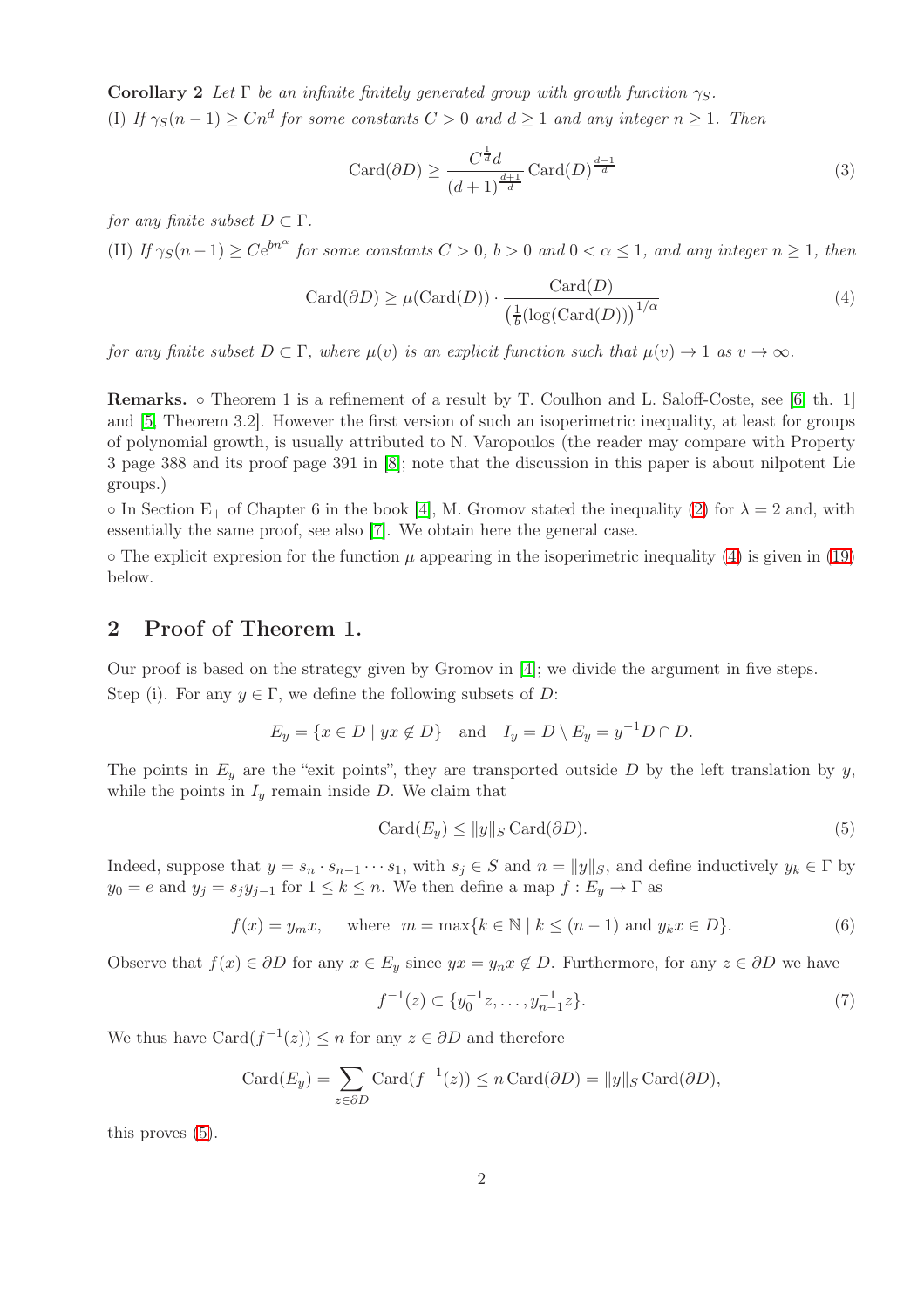Step (ii). We have

<span id="page-2-1"></span>
$$
\sum_{y \in \Gamma} \text{Card}(I_y) = \text{Card}(D)^2. \tag{8}
$$

This follows from the identities<sup>[1](#page-2-0)</sup>

$$
\sum_{y \in \Gamma} \text{Card}(I_y) = \sum_{y \in \Gamma} \sum_{x \in D} \chi_D(yx) \stackrel{(*)}{=} \sum_{x \in D} \sum_{y \in \Gamma} \chi_D(yx) = \sum_{x \in D} \text{Card}\{y \in \Gamma \mid y \in Dx^{-1}\},
$$

where  $\chi_D$  is the characteristic function of D.

Step (iii). For any n we can find  $y \in B_S(n)$  such that

$$
\gamma_S(n) \operatorname{Card}(I_y) \le \operatorname{Card}(D)^2. \tag{9}
$$

Indeed, choosing  $y \in B_S(n)$  such that  $Card(I_y) = min\{Card(I_w) | w \in B_S(n)\}\$  and applying [\(8\)](#page-2-1) yields

$$
\gamma_S(n) \operatorname{Card}(I_y) = \operatorname{Card}(B_S(n)) \operatorname{Card}(I_y) \le \sum_{z \in B_S(n)} \operatorname{Card}(I_z) \le \sum_{z \in \Gamma} \operatorname{Card}(I_z) = \operatorname{Card}(D)^2.
$$

Step (iv). Let us now set  $n = \phi_S(\lambda \operatorname{Card}(D))$ , then n is the smallest integer such that  $\lambda \operatorname{Card}(D) \leq$  $\gamma_S(n)$ . From step (iii), we find  $y \in B_S(n)$  such that

$$
\lambda \operatorname{Card}(D) \operatorname{Card}(I_y) \le \gamma_S(n) \operatorname{Card}(I_y) \le \operatorname{Card}(D)^2.
$$

Therefore

<span id="page-2-2"></span>
$$
Card(I_y) \le \frac{1}{\lambda} Card(D). \tag{10}
$$

Step  $(v)$ . Using  $(5)$  and  $(10)$ , we obtain

$$
\left(1 - \frac{1}{\lambda}\right) \operatorname{Card}(D) \leq \operatorname{Card}(D) - \operatorname{Card}(I_y) = \operatorname{Card}(E_y) \le ||y||_S \operatorname{Card}(\partial D)
$$
  

$$
\leq n \operatorname{Card}(\partial D) = \phi_S(\lambda \operatorname{Card}(D)) \operatorname{Card}(\partial D).
$$

The proof of Theorem 1 is complete.

## 3 Proof of Corollary [2](#page-0-1)

To prove Corollary [2,](#page-0-1) it will be useful to first look at some properties of the function  $\phi_{\mathcal{S}}$ :

**Lemma 3** The function  $\phi_S$  satisfies the following properties

- (i)  $\phi_S$  is a non decreasing function.
- (ii)  $\phi_S$  is a left inverse of  $\gamma_S$ , that is  $\phi_S(\gamma_S(n)) = n$  for any integer  $n \in \mathbb{N}$ .
- (iii) We have  $\gamma_S(\phi_S(m)) \ge m$  for any  $m \in \mathbb{N}$  and  $\gamma_S(\phi_S(m)) = m$  for any  $m \in \gamma_S(\mathbb{N})$ .
- (iv) Suppose that  $\gamma_S(n) \ge g(n+1)$  for any  $n \in \mathbb{N}$ , where  $g : [0, \infty) \to [\beta, \infty)$  is a homeomorphism, then  $\phi_S(t) \leq g^{-1}(t)$  for any  $t \in \mathbb{R}_+$ .

 $\Box$ 

<span id="page-2-0"></span><sup>&</sup>lt;sup>1</sup>Permuting the sum in the equality (\*) is allowed since the set of  $(x, y) \in \Gamma \times \Gamma$  such that  $x \in D$  and  $\chi_D(yx) \neq 0$  is finite.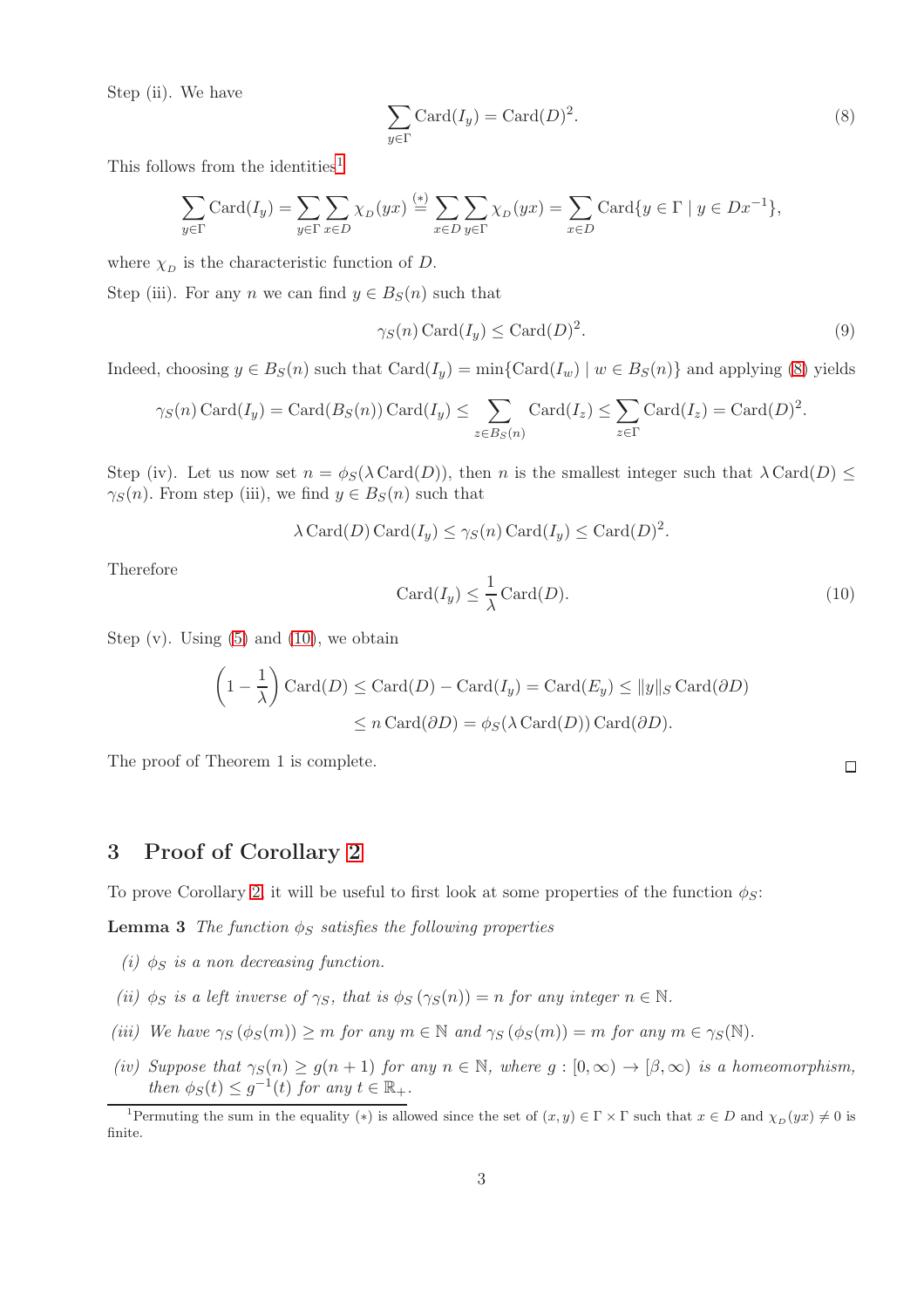**Remark.** Simple examples show that the inequality  $\gamma_S(n) \geq g(n)$  for all  $n \in \mathbb{N}$  does not generally imply  $\phi_S(m) \leq g^{-1}(m)$  for all  $m \in \mathbb{N}$ . This is the reason we work with the hypothesis  $\gamma_S(n) \geq g(n+1)$ .

**Proof.** The first three statements are elementary, let us prove the last one. The condition  $g(n+1) \leq$  $\gamma_S(n)$  implies

$$
\{n \in \mathbb{N} \mid g(n+1) \ge t\} \subset \{n \in \mathbb{N} \mid \gamma_S(n) \ge t\},\
$$

therefore

$$
\phi_S(t) = \min\{n \in \mathbb{N} \mid \gamma_S(n) \ge t\} \le \min\{n \in \mathbb{N} \mid g(n+1) \ge t\}.
$$

Because  $g(r)$  is monotone increasing, we have  $g(n) < g(r) \le g(n+1)$  whenever  $n < r \le n+1$ . Therefore

$$
\phi_S(t) \le \min\{n \in \mathbb{N} \mid g(n+1) \ge t\} \le \min\{r \in \mathbb{R}_+ \mid g(r) \ge t\} = g^{-1}(t).
$$

 $\Box$ 

 $\Box$ 

<span id="page-3-0"></span>Using the previous Lemma and Theorem [1,](#page-0-2) we immediately obtain the following Corollary:

Corollary 4 Let  $\Gamma$  be an infinite group generated by a finite symmetric set  $S = S^{-1}$ . Assume that  $\gamma_S(n) \geq g(n+1)$  for any  $n \in \mathbb{N}$ , where  $g : \mathbb{R}_+ \to \mathbb{R}_+$  is a homeomorphism. Then the following isoperimetric inequality holds for any non empty finite subset  $D \subset \Gamma$ :

<span id="page-3-1"></span>
$$
Card(\partial D) \ge F(Card(D)),\tag{11}
$$

where  $F(v)$  is defined as

<span id="page-3-3"></span>
$$
F(v) = \sup_{1 < \lambda < \infty} \left( \frac{\left(1 - \frac{1}{\lambda}\right)v}{g^{-1}(\lambda v)} \right).
$$
 (12)

Proof of Corollary [2.](#page-0-1) We first consider the general situation as in Corollary [4.](#page-3-0) Let us denote by  $h(v) = g^{-1}(v)$  the inverse of g and set

$$
H(\lambda, v) = \frac{\left(1 - \frac{1}{\lambda}\right)v}{h(\lambda v)}.
$$

Observe that  $H(\lambda, v)$  is a continuous positive function that converges to 0 as  $\lambda \to 1$  or  $\lambda \to \infty$ . If h is everywhere differentiable the maximum of  $H(\lambda, v)$  for a fixed value of v is therefore attained for some  $\lambda \in (1,\infty)$  satisfying

<span id="page-3-2"></span>
$$
\frac{\partial}{\partial \lambda} \left( \frac{(\lambda - 1)v}{\lambda h(\lambda v)} \right) = \frac{h(\lambda v) + (\lambda - \lambda^2)vh'(\lambda v)}{(\lambda h(\lambda v))^2} = 0,
$$
  

$$
h(\lambda v) = \lambda (\lambda - 1)vh'(\lambda v).
$$
 (13)

that is

If this equation has a unique solution  $\lambda = \lambda(v)$ , then [\(11\)](#page-3-1) holds for the function  $F(v) = (1 -$ 1  $\frac{1}{\lambda(v)})\frac{v}{h(\lambda(v))}$  $\frac{v}{h(\lambda(v)v)}$ .

With this preparation, it is easy to prove the first statement in Corollary [2:](#page-0-1) Assume that  $\gamma_S(n) \geq$  $g(n+1)$  with  $g(r) = Cr^d$ . Then  $h(v) = g^{-1}(v) = h(v) = (v/C)^{1/d}$  and  $h'(v) = \frac{1}{vd}h(v)$ . Equation [\(13\)](#page-3-2) is then the following equality:

$$
0 = h(\lambda v) + (\lambda - \lambda^2) v h'(\lambda v) = h(\lambda v) \left( 1 + (\lambda - \lambda^2) \frac{1}{\lambda d} \right).
$$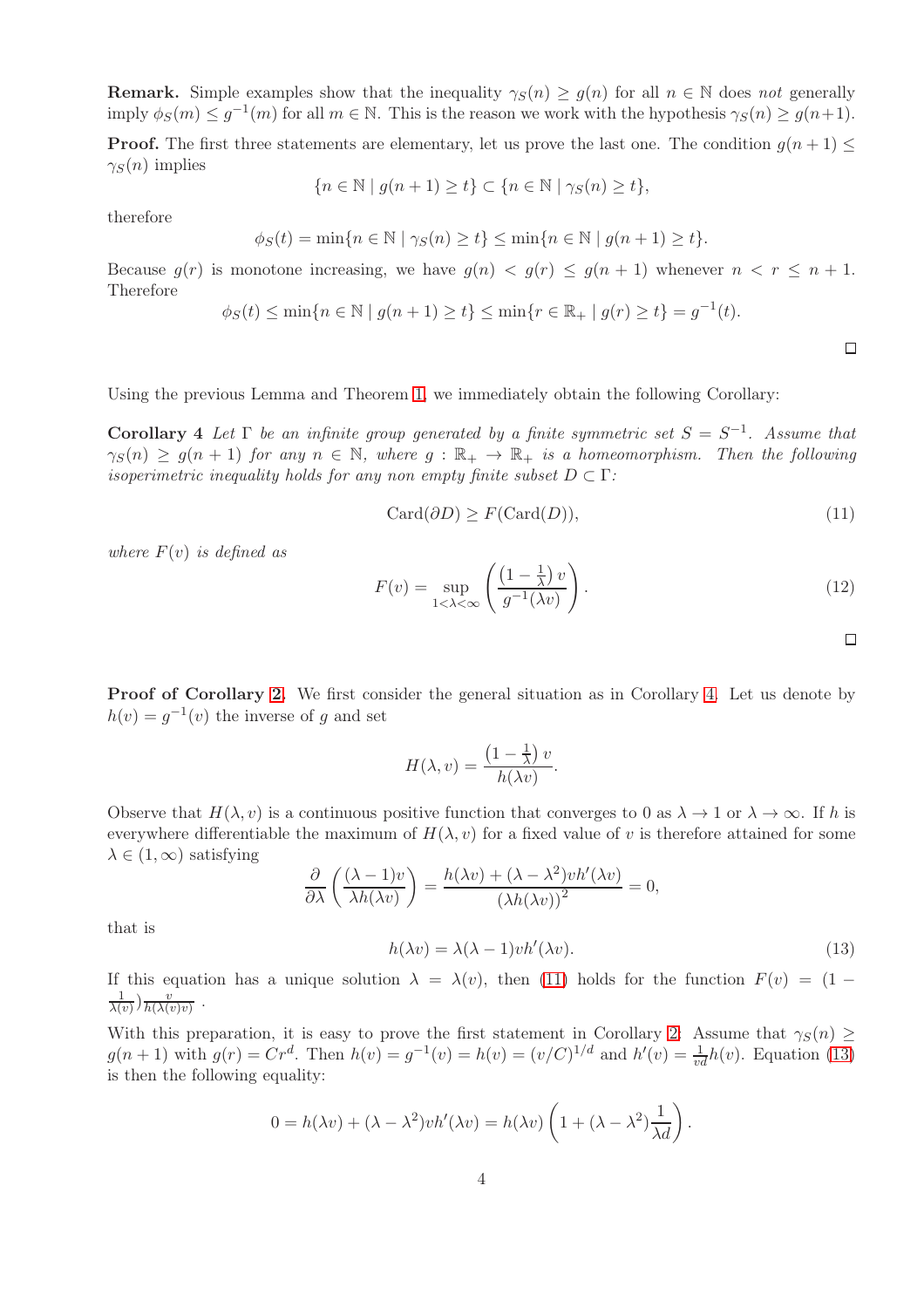The unique solution is  $\lambda = d + 1$ , therefore [\(11\)](#page-3-1) holds with the function

$$
F(v) = (1 - \frac{1}{\lambda(v)}) \frac{v}{h(\lambda(v)v)} = \frac{C^{\frac{1}{d}} dv^{\frac{d-1}{d}}}{(d+1)^{\frac{d+1}{d}}},
$$

which is equivalent to the inequality [\(3\)](#page-1-2).

We now prove the second statement in Corollary [2.](#page-0-1) Suppose that  $\gamma_S(n) \ge g(n+1)$  with  $g(r) = Ce^{br^{\alpha}}$ , then

<span id="page-4-1"></span>
$$
h(v) = g^{-1}(v) = \left(\frac{1}{b}\log\left(\frac{v}{C}\right)\right)^{1/\alpha},\tag{14}
$$

and we have

$$
h'(v) = \frac{1}{\alpha b^{1/\alpha} v} \log \left(\frac{v}{C}\right)^{\frac{1}{\alpha}-1} = \frac{h(v)}{\alpha v \log \left(\frac{v}{C}\right)}.
$$

Equation [\(13\)](#page-3-2) is then equivalent to

<span id="page-4-0"></span>
$$
\alpha \log \left( \frac{\lambda v}{C} \right) = (\lambda - 1), \quad \text{equivalently} \quad v = \frac{C}{\lambda} e^{\frac{\lambda - 1}{\alpha}}.
$$
 (15)

We claim that for any  $v \geq C \cdot \frac{1}{v}$  $\frac{1}{\alpha}e^{\frac{\alpha-1}{\alpha}}$ , there exists a unique solution  $\lambda = \lambda(v)$  satisfying [\(15\)](#page-4-0). It is indeed easy to check that the function

$$
f(x) = C \cdot \frac{1}{x} e^{\frac{x-1}{\alpha}}
$$

has its minimum value at  $x = \alpha$  and defines a diffeomorphism  $f : [\alpha, \infty) \to [C \cdot \frac{1}{\alpha}]$  $\frac{1}{\alpha}e^{\frac{\alpha-1}{\alpha}},\infty$ ). Clearly  $\lambda = f^{-1}(v)$  is the unique solution of [\(15\)](#page-4-0). The function in [\(12\)](#page-3-3) is then given by

$$
F(v) = \left(1 - \frac{1}{\lambda(v)}\right) \frac{v}{h(\lambda(v) \cdot v)}
$$

where  $h(v)$  is defined in [\(14\)](#page-4-1). This function can also be written as

$$
F(v) = \left(1 - \frac{1}{\lambda(v)}\right) \frac{v}{\left(\frac{1}{b}(\log(v) + \log(\lambda(v)) - \log(C)\right)^{1/\alpha}} = \frac{\mu(v)v}{\left(\frac{1}{b}(\log(v)\right)^{1/\alpha}},
$$

with

<span id="page-4-3"></span>
$$
\mu(v) = \left(1 - \frac{1}{\lambda(v)}\right) \left(1 + \frac{\log(\lambda(v))}{\log(v)} - \frac{\log(C)}{\log(v)}\right)^{-1/\alpha}.
$$
\n(16)

,

Applying Corollary [4,](#page-3-0) we then have

$$
Card(\partial D) \ge F(Card(D)) = \mu(Card(D)) \cdot \frac{Card(D)}{\left(\frac{1}{b}(\log(Card(D)))\right)^{1/\alpha}}.
$$

It remains to study the limit of  $\mu(v)$  as  $v \to \infty$ . To see this, observe first that equation [\(15\)](#page-4-0) can also be written as

$$
\log(v) = \frac{1}{\alpha}(\lambda - 1) - \log(\lambda) + \log(C). \tag{17}
$$

From this equality, we see that  $\lim_{v\to\infty} \lambda(v) = \infty$  and therefore.

$$
\lim_{v \to \infty} \frac{\log(\lambda(v))}{\log(v)} = \lim_{\lambda \to \infty} \frac{\log(\lambda)}{\left(\frac{1}{\alpha}(\lambda - 1) - \log(\lambda) + \log(C)\right)} = 0.
$$

Therefore

<span id="page-4-2"></span>
$$
\lim_{v \to \infty} \frac{\lambda(v)}{\log(v)} = \alpha \quad \text{and} \quad \lim_{v \to \infty} \frac{\log(\lambda(v))}{\log(v)} = 0. \tag{18}
$$

Applying [\(18\)](#page-4-2) to [\(16\)](#page-4-3), we find that  $\lim_{v\to\infty} \mu(v) = 1$ , which completes the proof of the Corollary.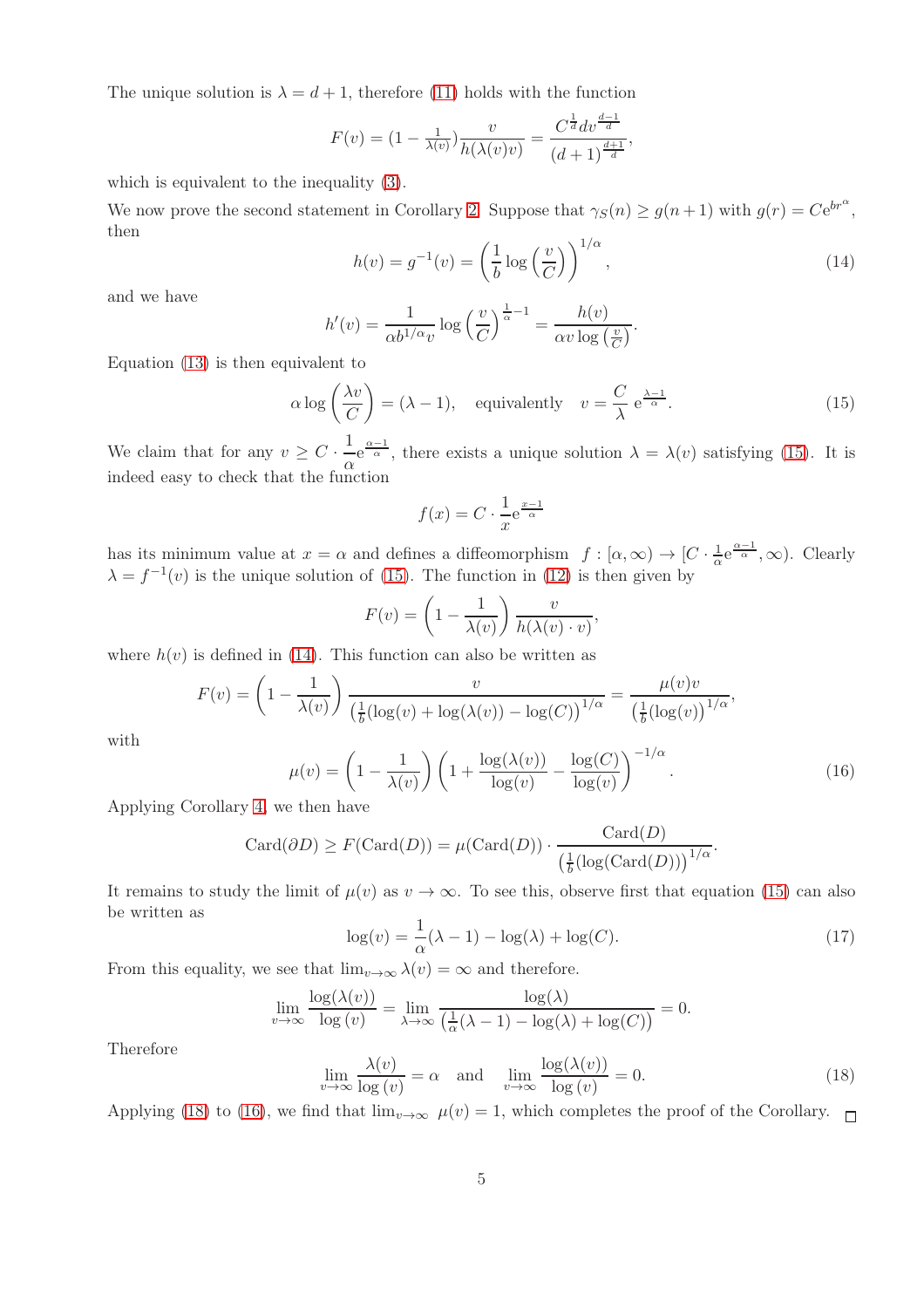#### 4 Final Remarks

**Remarks 1.** The function  $\lambda(v)$  in the proof of the second part of the Corollary is defined implicitly to be the solution of [\(15\)](#page-4-0). We can also define  $\lambda(v)$  explicitly using the *Lambert W-function*. The Lambert function is multivaluate and in our case we consider the branch  $W_{-1}:$   $[-\frac{1}{e}$  $(\frac{1}{e}, 0) \rightarrow (-\infty, -1]$  defined by the condition  $W_{-1}(x) \exp(W_{-1}(x)) = x$ , see [\[1,](#page-6-6) [2\]](#page-6-7) for more on this function. It is then not difficult to check that

$$
\lambda(v) = -\alpha W_{-1} \left( -\frac{Ce^{-\frac{1}{\alpha}}}{\alpha v} \right).
$$

Combining this formula with [\(16\)](#page-4-3), we see that  $\mu(v)$  as the following explicit, albeit complex, expression

<span id="page-5-0"></span>
$$
\mu(v) = \left(1 + \frac{1}{\alpha W_{-1} \left(-\frac{Ce^{-\frac{1}{\alpha}}}{\alpha v}\right)}\right) \left(1 + \frac{\log\left(-\frac{\alpha}{C} \cdot W_{-1}\left(-\frac{Ce^{-\frac{1}{\alpha}}}{\alpha v}\right)\right)}{\log(v)}\right). \tag{19}
$$

2. We have worked with the interior definition of the boundary of a subset  $D \subset \Gamma$ . We could have also chosen the exterior boundary

$$
\partial_S' D = \{ x \in \Gamma \setminus D \mid \text{dist}_S(x, D) = 1 \} = \{ x \in \Gamma \setminus D \mid \exists s \in S \text{ such that } sx \in D \}.
$$

Because every point in  $\partial_S D'$  is at distance 1 from a point in  $\partial_S D$  and vice-versa, we clearly have

$$
\frac{1}{\text{Card}(S)}\text{Card}(\partial_S D) \leq \text{Card}(\partial_S D) \leq \text{Card}(S)\text{Card}(\partial_S D).
$$

The proof of Theorem 1, and therefore all the estimates in the paper, also holds if we replace the interior boundary  $\partial_S D$  with the exterior boundary  $\partial'_S D$ . Only minor changes have to be made in step (i) of the proof; namely the function  $f$  in [\(6\)](#page-1-3) has to be modified to

$$
f(x) = y_m x, \quad \text{where} \quad m = \max\{k \in \mathbb{N} \mid k \le n \text{ and } y_k x \in \partial_S' D\}. \tag{20}
$$

In that case the inverse image of a point  $z \in \partial'_{S}D$  satisfies

$$
f^{-1}(z) \subset \{y_1^{-1}z, \dots, y_n^{-1}z\},\tag{21}
$$

and we still have  $\text{Card}(f^{-1}(z)) \leq n$  for any  $z \in \partial_S' D$ .

3. The function  $\phi_S$  has a slightly different definition in [\[5\]](#page-6-2) and [\[6\]](#page-6-0). These authors use instead the function

$$
\tilde{\phi}_S(t) = \min\{n \in \mathbb{N} \mid \gamma_S(n) > t\}.
$$
\n(22)

Observe that  $\tilde{\phi}_S(t) \ge \phi_S(t)$ , therefore the isoperimetric inequality [\(2\)](#page-0-0) still holds if one uses  $\tilde{\phi}_S$  instead of  $\phi_S$ , and it is in fact slightly weaker in that case.

4. The isoperimetric inequality in Corollary [4](#page-3-0) is not optimal, but by construction, it is the best possible inequality that can be proved for a general finitely generated group based on the arguments we have used. It seems that proving sharper isoperimetric inequalities for general groups would require new and possibly vers different ideas and techniques.